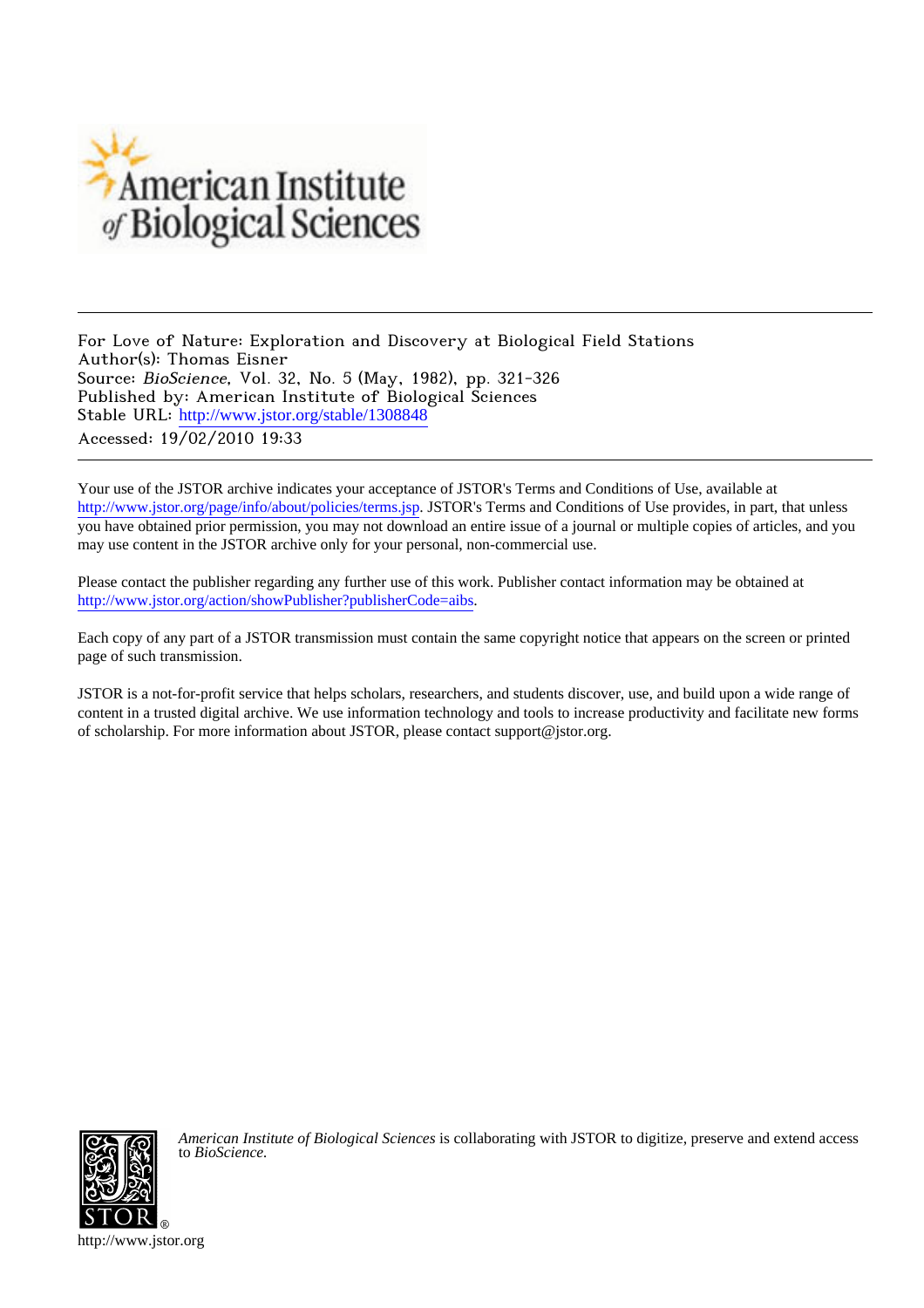# **For Love of Nature: Exploration and Discovery at Biological Field Stations**

# **Thomas Eisner**

**herding" behavior to be widespread among ants (Way 1963), but neither of us had spent much time watching it. We poked the ants and noted how they held their ground and attempted to bite whatever instrument we used to provoke** 

**Contemporary natural history, imbued with renewed spirit and emergent on many fronts, is still essentially an outdoor science dependent on field exploration and discovery. An account is given of personal experiences in nature that led to research pursuits in the laboratory. The urge to explore, it is argued, like the ability to discover, can be developed. Biological field stations provide the ideal setting in which to teach students the art of discovery. Courses designed for that purpose could help train field researchers with a strong personal committment to the preservation of nature. Biologists so committed, by virture of their potential activism, are much needed. (Accepted for publication 9 Septemer 1981)** 

**"I do not know what I may appear to the world, but to myself I seem to have been only like a boy, playing on the seashore, and diverting myself, in now and then finding a smoother pebble or a prettier shell than ordinary, while the great ocean of truth lay all undiscovered before me." Sir Isaac Newton** 

#### **RECOLLECTION OF A DISCOVERY**

**I do not remember the date, but I will never forget the occasion. It was early autumn in 1971, I believe, and I was spending a few days at one of my favorite hideouts, the Huyck Preserve near Albany, New York. I often go there after completion of my summer's experimental program in search of peace and a chance to explore nature at leisure before onset of the formal academic year at Cornell. The region is indescribably beautiful at that time, with the foliage in the midst of its spectral shift and the weather usually crisp and sunny. I was with Robert Silberglied of Harvard on that day, a close friend and fellow nature enthusiast, strolling about in the field with collecting gear and camera, observing colonies of the wooly alder aphid, Pociphilus tesselatus. Our fascination was not so much the aphids themselves, but with the attendant ants that stood guard over the aphids, drinking their honeydew and providing them with protection in return. We knew such "shep-**

**them. We saw a more interesting phenomenon: Wasps, which were also attracted to the honeydew, were actively prevented by the ants from feeding on the aphids and forced to restrict their drinking to excess honeydew that had dribbled from the aphids to leaves lower down on the alder plant where there were no guarding ants. While attempting to photograph the aphids at close range, I caught sight of something that I knew full well could not be. Aphids, my own experience had told me, are usually sedentary, and when walking are slow at best. Yet here, clearly apparent in the viewing screen of my camera, was a running aphid! A careful second look revealed the actual nature of our find. It was the larva of a green lacewing, a socalled chrysopid larva (Neuroptera: Chrysopidae)-not an aphid at all, but an aphid predator-so similar in appearance to the Prociphilus with which it was living that it could easily pass as one of them (Figure 1A). We spent the evening in our makeshift laboratory in a cottage at the preserve, examining the larva and watching its** 

**behavior. We saw that it fed on the Prociphilus aphids, which it pierced with its sickle-shaped mandibles and sucked dry, as chrysopid larvae typically do with their aphid prey. And we noted again the extraordinary resemblance of**  **the larva to the aphids, rendered all the more striking at the higher magnification of the microscope. The "woolen" investiture of the larva seemed identical to that of its prey. Work done in collaboration with associates at Cornell had shown the aphid wool to consist of tufts of very fine strands of wax, later identified as a long-chain ketoester (Meinwald et al. 1975). The wool of the larva appeared to be made of the same strands, although they were not rooted, as in the aphids, and seemed to be more irregularly arranged. I knew that there were certain chrysopid larvae, called "trash carriers," that cover their backs with debris (Slocum and Lawrey 1976), and it occurred to me that our larva might be of that type and that it obtained its wool by plucking it from the aphids. A simple experiment confirmed this. I removed the wax from the back of the larva with a brush, and when it was thoroughly denuded, released it again among the aphids. Within minutes it began reloading itself. Using its mandibles as a twopronged fork, it plucked one tuft of wax after another from the aphids and applied the material to its back (Figure IB). In less than a half hour it had rebuilt its cover. I was fascinated by what I saw and was hooked on the prospects of working with this insect. Some of my Cornell associates, including Karen Hicks and my wife Maria, joined in the project.** 

**There were intriguing questions to be answered. Does the waxy covering protect the larvae against ants? Do the ants actually mistake the larva for an aphid?**  Via à vis the "shepherding" ants and **their aphid "flock," is the larva a true "wolf in sheep's clothing"? We soon learned that the larvae were not at all rare and even relatively easy to collect once we had learned to tell them apart from the aphids. We maintained some in the laboratory, raised them, and had them identified when the lacewings** 

**Eisner is with the Section of Neurobiology and Behavior, Division of Biological Sciences, Cornell**  University, Ithaca, NY 14853. <sup>0</sup> 1982 American **Institute of Biological Sciences. All rights reserved.**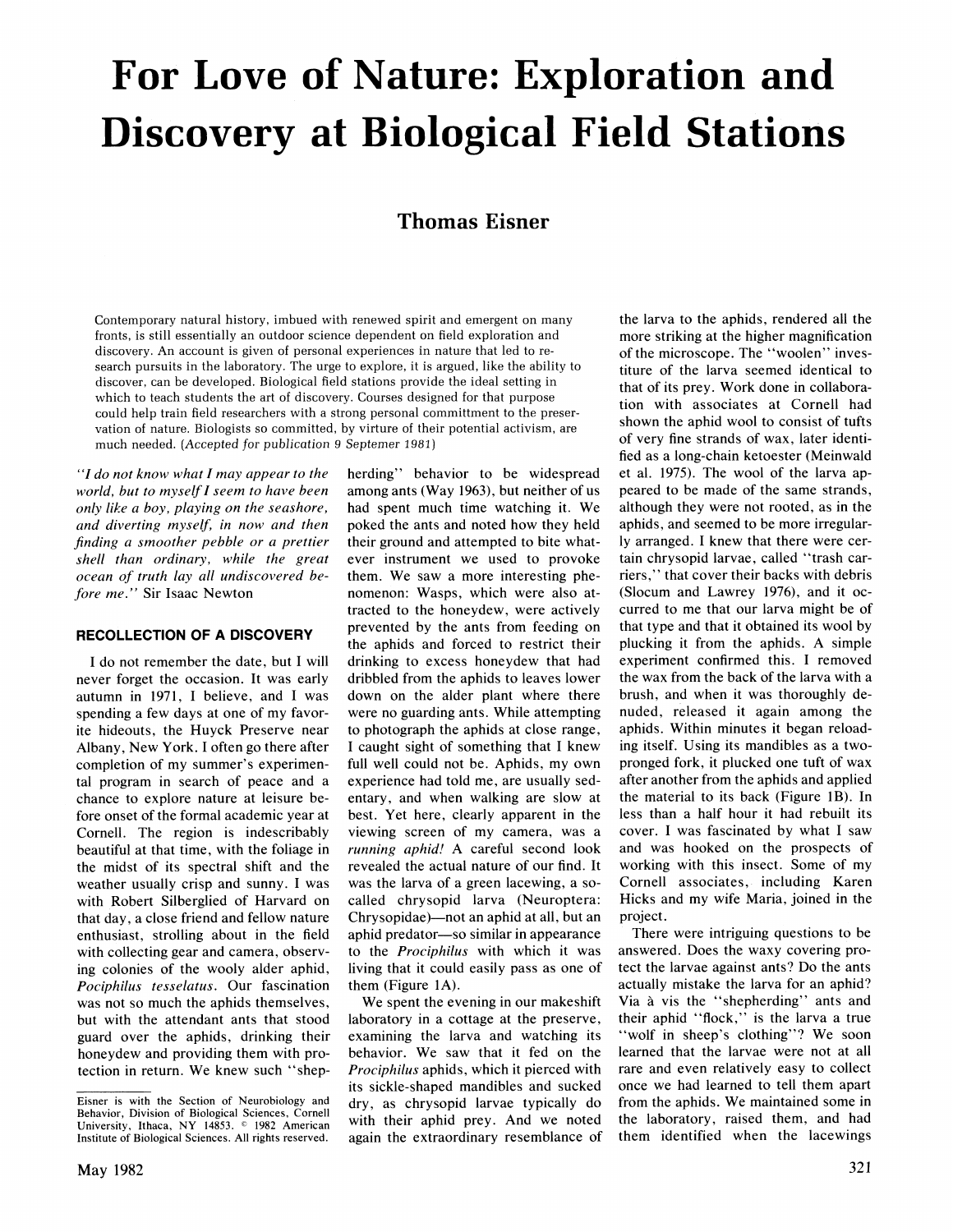**emerged. They turned out to be Chrysopa slossonae, known from the adult stage only. The larva had never been described. In its near-perfect disguise it had apparently escaped detection.** 

**Experiments with denuded larvae showed that they give high priority to the reloading procedure. They usually began gathering wax soon after being reintroduced among the aphids and continued doing so until their shield was complete. If starved beforehand and therefore driven by the dual need to reload and feed, they divided their time about equally between both activities.** 

**We spent hours observing larvae in the field and found to our delight that the "wolf in sheep's clothing" analogy really held. The ants seemed truly oblivious to the presence of the larvae. As the latter fed on the aphids, impaling one after the other on the mandibles and sucking them out, they induced little overt reaction in their prey. The ants failed to detect the larvae even whep they tread on them and continued drinking honeydew from aphids in the immediate vicinity of the larvae.** 

**Without their shields, the larvae are relatively helpless. We denuded 27 lar-**

**vae, released them into Prociphilus colonies, and followed their fate. All except four were discovered by the ants and removed from the colonies. Individual ants grasped them (Figure IC) and dropped them to the ground or carried them to the ground by descending along the branches of the plant. The four larvae that escaped detection made their way to unguarded sites of the colonies and proceeded to rebuild their shields.** 

**Larvae that were released in the near vicinity of ants with their shields intact, in such fashion that they were bound to be encountered by the ants, were sometimes bitten, but the wax proved an effective deterent. The ants released their hold, and with their mouthparts heavily contaminated with wax, backed away. As the ants then proceeded to cleanse themselves, the larvae made their escape (Eisner et al. 1978a).** 

**The stunning camouflage of the larvae suggested that they might also be protected against other predators, but we did not test for this. Birds, for example, appear not to feed on Prociphilus and might therefore also ignore visual mimics of the aphids. And there are other unanswered questions. We know that the** 



**Figure 1, A. Predaceous chrysopid larva (Chrysopa slossonae, arrow) among its wooly-aphid prey (Prociphilus tesselatus). The shepherding ant (Camponotus noveboracensis) is feeding on honeydew from an aphid, seemingly oblivious of the chrysopid larva. B. Chrysopid larva in the process of applying "wool" to its back, which it plucked from the aphids. C. Artificially denuded chrysopid larva under persistent attack by an ant. Reference bar = 0.5 cm.** 



**Figure 2. Pheromones and defensive alkaloid from Utetheisa ornatrix. a. Z,Z,Z-heneicosatriene, the sex attractant produced by the female. b. monocrotaline, a pyrrolizidine alkaloid, sequestered by the moth from its larval food plant and stored systemically. c. hydroxydanaidone, the sex pheromone of the male, derived from pyrrolizidine alkaloid.** 

**female Chrysopa lays its eggs in the close vicinity of Prociphilus colonies, but do not know how she locates these. We also know little about how the larvae react to one another. Are they, like so many other chrysopid larvae, cannibalistic? Does their resemblance to aphid prey increase their chances of being cannibalized? As is so often the case, discovery leads to followup, and the followup creates its own need for further exploration and discovery.** 

#### **DISCOVERY AND FOLLOWUP**

**It is often impossible to predict where a given discovery will lead. Another project that is occupying our Cornell group these days and which has proven fruitful in unexpected ways also had its beginning in a casual outdoor observation. I was again doing field work, but this time at the Archbold Biological Station near Lake Placid, Florida, an entirely different, but from a naturalists' point of view, no less fascinating area. My interest at the time was the prey-capture behavior of orb-weaving spiders, and I had just finished filming some of these when I noticed an individual of Utetheisa ornatrix, a beautiful brightly colored moth indigenous to the area, fly into one of the webs. Spiders usually attempt to kill captured moths outright, but the Utetheisa suffered no such fate. The spider pounced upon the moth and "inspected" it with its legs and palps, but as soon as it did so, it cut the prey loose. Working systematically it severed one after the other the fine threads that were holding the Utetheisa until the moth fell free. Before hitting the ground the latter opened its wings and flew away. I observed this behavior with Nephila clavipes, but I soon noted, by offering Utetheisa to other spiders, that these also reject the moth. I also found Utetheisa to be unacceptable to birds. In fact,**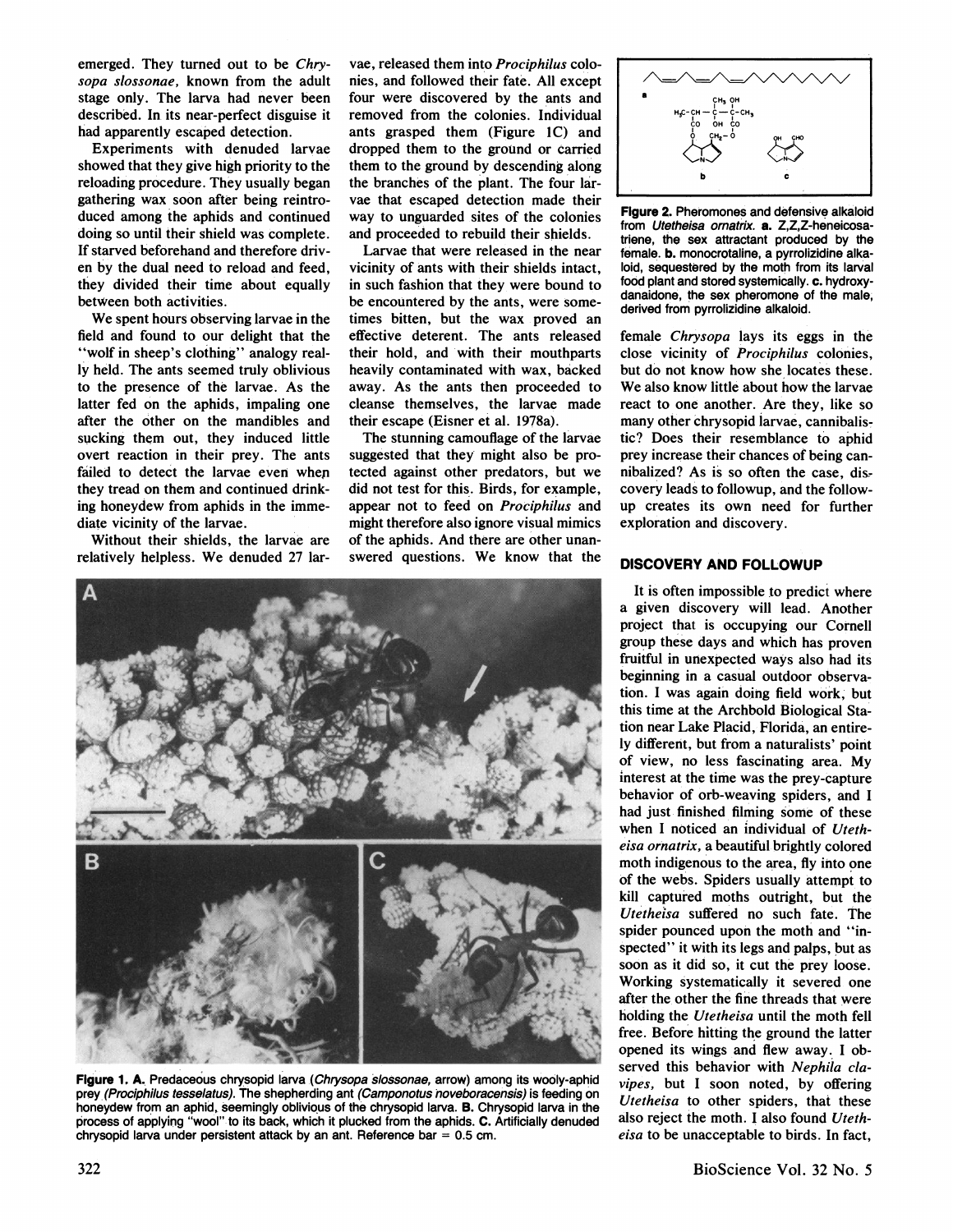the tame scrub jays of the Archbold Station, which routinely took other insects that I offered them by hand, refused to peck at Utetheisa. These findings were not entirely surprising since there was reason to believe that Utetheisa was chemically protected. The moth is aposematic, and its larval foodplants, legumes of the genus Crotalaria, contain poisonous pyrrolizidine alkaloids (Figure 2) that the insect might accumulate systemically for protective purposes of its own. However, a defensive role had yet to be demonstrated for such alkaloids. Since the utilization of plant substance by herbivores for defense was a "hot"

ecological subject (Gilbert and Raven 1975), I had no difficulty persuading my colleagues to join in a study of the moth.

Our first break came when we succeeded in raising Utetheisa on an artificial diet devoid of the alkaloids. We almost felt guilty about what we did with these moths. We offered them to predators and watched what happened. The results were particularly clearcut with the spiders. These attacked and the moths offered no resistence as before, but the spiders killed them and sucked them out, leaving only their undigestible remains (Figure 3A). Additional tests showed the alkaloids themselves to be



Figure 3. A. Intact Utetheisa ornatrix that was raised on its normal pyrrolizidine alkaloidcontaining foodplant (Crotalaria mucronata) and was rejected by a spider (Nephila clavipes) beside remains of another U. ornatrix that was raised on an alkaloid-deficient diet and was eaten by Nephila. B. Male Utetheisa courting a female; note the coremata everted from tip of male's abdomen. C. Scanning electron micrograph of abdominal tip of male Utetheisa (ventral view). The corema on the left is everted, while that on right is in its usual retracted condition. Reference bar: A = 0.5 cm; C = 300  $\mu$ m.

Flaure 4. Defensive lucibufagins from fireflies (Photinus ignitus and P. marginellus);  $R = H$ or COCH<sub>3</sub>.

deterrent. We added these topically to edible morsels that we gave to the spiders and found that the morsels were no longer acceptable. There remained no doubt that the alkaloids were responsible, in part at least, for the invulnerability of Utetheisa. What turned out to be unexpected was the finding that the alkaloids also had an indirect pheromonal role. One of my graduate students, William Conner, had turned to a study of the courtship of Utetheisa. He first concentrated on the sex attractant pheromone by which the female moth lures the male from downwind-a glandular product, which my chemical associates showed to contain a long-chain unsaturated hydrocarbon (Figure 2a)—and made the interesting incidental discovery that the attractant is emitted in bursts as a pulsed chemical signal (no temporal patterning had ever been demonstrated for an aerial pheromone) (Conner et al. 1980). But he also examined the close-range sexual interaction that takes place when the male locates the female and hovers beside her just before actual copulation. It is then that the male everts a pair of brush-like glandular devices, which he thrusts against the female (Figure 3b), and which upon analysis was found to contain a pheromonal substance derived from the alkaloids (Figure 2c). Males raised on our artificial diet failed to produce the pheromone, and as a consequence, proved much less acceptable to the females. This result led us to suggest that the female might assess the male's defensive fitness on the basis of the pheromone, since the chemical could provide a measure of the male's alkaloid content and of his potentially heritable alkaloidsequestering ability (Conner et al. 1981, Eisner 1980). In the context of sexual selection, such information could obviously be of value to the female. The finding has also prompted us to look into other behavioral contexts in which prospective mating partners might appraise one another's defensive fitness.

To someone whose research orientation is unabashedly unapplied (like me), it can be of considerable satisfaction to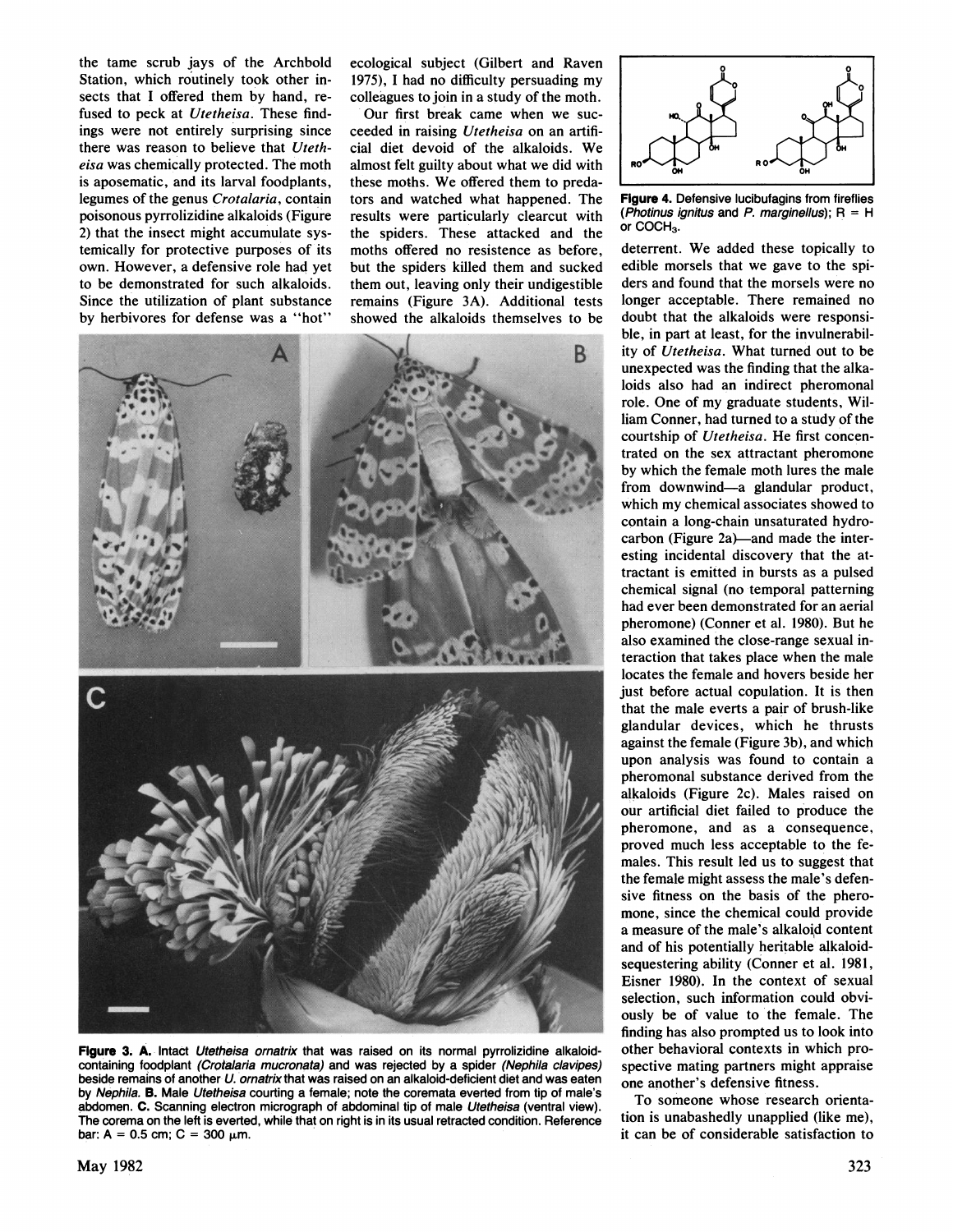

Figure 5. A. Photuris "femme fatale" in the process of eating a male Photinus ignitus. B. Following the meal she is unacceptable to predators by virtue of the lucibufagins that she incorporated from her prey; she is here shown being rejected by a jumping spider (Phidippus audax). Reference bar =  $0.5$  cm.

find that a discovery has unexpected applied implications. We are currently in hopes that certain steroids we discovered in fireflies, and which are apparently cardiotonic to mammals, may turn out to be of biomedical use. We came upon these steroids by following up on an odd observation that I made at the Huyck Preserve. I had a pet thrush named "Phogel" at the time, which I was using in insect palatability tests. Each day I would go out into the field shortly after sunrise to collect about two dozen live insects, which I would then bring back and feed to Phogel at the breakfast table while my wife and I enjoyed our own meal. I presented Phogel with over 500 insects in this fashion, representing over 100 species of 12 orders, and recorded her reaction to each. Among the insects that she liked least were fireflies of the genus Photinus. She pecked at these by refused to eat them, and on subsequent occasions, usually ignored them on sight. The logical conclusion was that defensive chemicals were involved, such as had never been identified from fireflies. My long-term collaborator and friend, Jerrold Meinwald, was eager to characterize such compounds. We obtained extracts from fireflies with solvents, tested the extracts for distastefulness in assays with thrushes, and eventually isolated the deterrent steroids, which we called lucibufagins (Figure 4), from active fractions of the extracts (Eisner et al. 1978b, Goetz et al. 1979, Meinwald et al. 1979). There was reason to believe that lucibufagins might be cardiotonic, since they are chemically related to well-known heart drugs such as digitalis. Although such activity was confirmed, we have yet to learn from the drug companies that are testing the lucibufagins whether the compounds are free from side effects and otherwise suitable for therapeutic use.

Not all fireflies produce lucibufagins. Among those that do not are fireflies of the genus *Photuris*. The females of *Pho*turis are the so-called firefly "femmes fatales," which are remarkable in one respect. Unlike other female fireflies, which use their light organs to reply to the flash signals of their own males only and lure these for mating, Photuris females also answer the "calls" of other males, including Photinus males, which they attract and eat. We found that a "femme fatale" derives more than a nutritional benefit from such a meal, for she also sequesters some of the lucibufagins from her prey and incorporates the compounds into her own body. As a result she acquires a level of protectedness that she previously lacked. We found Photuris females to feed readily on Photinus males in the laboratory (as for that matter on aqueous lucibufagin solution). Whereas prior to such a meal she is

acceptable to predators, she is unacceptable thereafter (Figure 5). Female Photuris captured in the field have lucibufagin contents ranging from zero to levels commensurate with those in the blood of females that were fed *Photinus* males in the laboratory. At the time of emergence from the pupae, Photuris are devoid of lucibufagins.

Passing reference to other fortuitous discoveries could further underscore the extent to which we depend on these in our research. For example, the observation I made during a casual stroll at the Archbold Station that the beetle Hemisphaerota cyanea is remarkably difficult to lift from its substate, led to a collaborative study with my engineer friend Daniel Aneshansley of the physics of tarsal adhesion in insects, which is explaining not only how Hemisphaerota depends on the mechanism for defense, but also how footholds are generally gained in insect locomotion (Figure 6). Another observation, made at the Mote Marine Laboratory near Sarasota, Florida, where I noted sharks to ignore the large marine "sea hare" Aplysia brasiliana, led to the isolation of potent fish antifeedants from this mollusk which, it turns out, the animal derives from its algal food (Dieter et al. 1979, Kinnel et al. 1977, 1979) (Figure 7). Even our current studies on the slime-coagulating mechanism of slugs, which we hope may shed light on the evolution of sclerotiza-



Figure 6. The small southern chrysomelid beetle Hemisphaerota cyanea has an uncanny ability to cling to its substrate (palmetto leaves) when disturbed. It is here shown (A) withstanding a force of 2 g. The sole of each foot is a mat of thousands of bristles (B). Each bristle is distally forked and terminates in a pair of adhesive pads (D). The fluid that wets the pads and secures adhesion is an oil, secreted from tiny glandular pores (D, arrow) that open between the bases of the bristles. After the beetle releases its hold and walks away, the former points of contact of the bristles are denoted by tiny oil droplets left behind on the substrate (C). The beetle also uses the bristles to secure foot adhesion during ordinary locomotion, but it then commits only a small fraction of the bristles of each foot to contact and as a result "wastes" correspondingly less oil. Reference bars: A = 0.5 cm: B = 100  $\mu$ m: D = 10  $\mu$ m.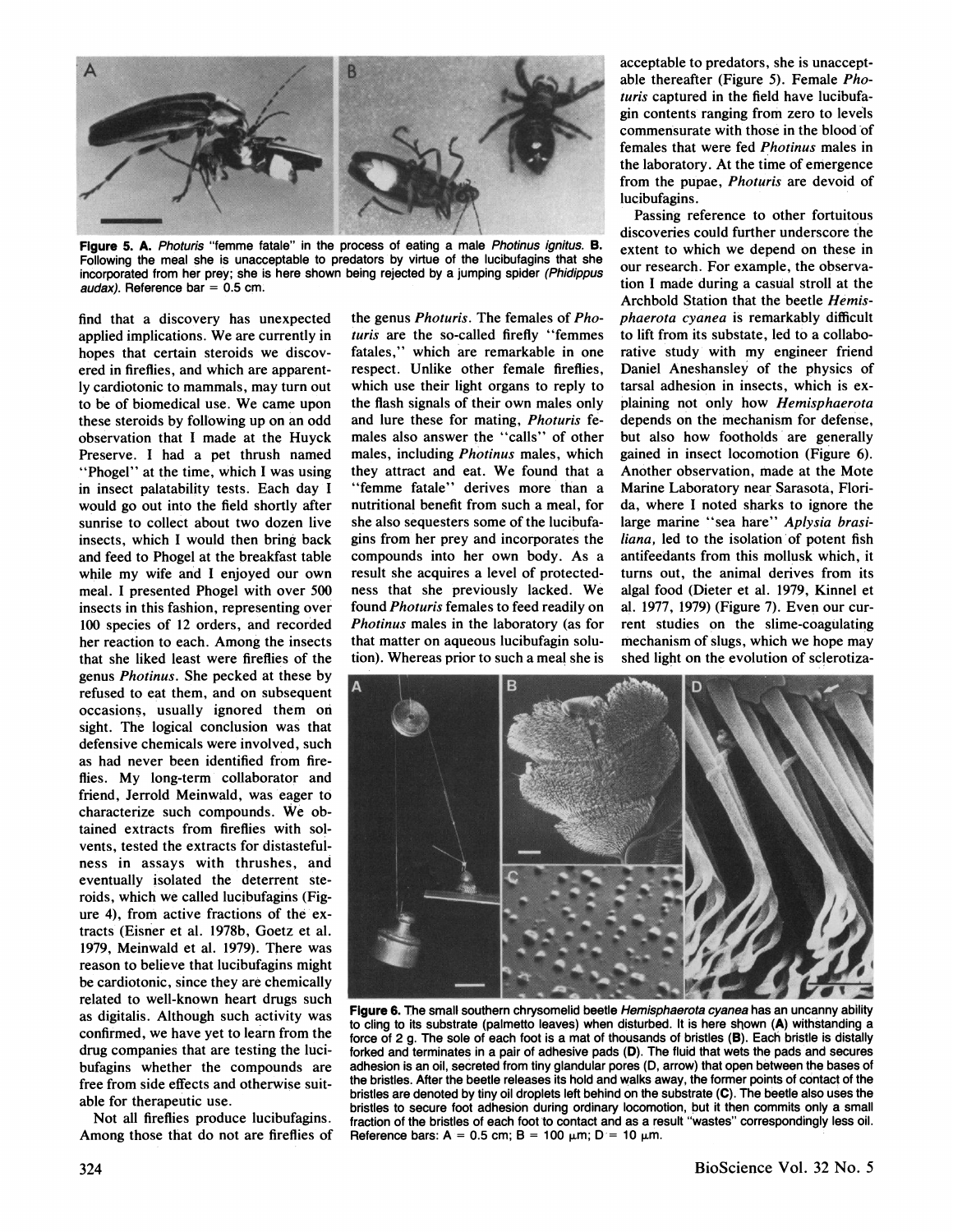

**Figure 7. The marine gastropod Aplysia brasiliana, one of the so-called sea hares, is a slow and conspicuous swimmer whose potential vulnerability is offset by its distastefulness to fish, including sharks. Several of its chemical antifeedants have been identified and are shown here. They are halogenated isoprene and fatty acid derivatives, apparently sequestered by the animal from its algal diet. a. panacene b. brasilenyne c. cis-dihydrorhodophytin d. cis-isodihydrorhodophytin e. brasudol f. isobrasudol. Reference bar = 5 cm.** 

**tion mechanisms in invertebrate exoskeletons, had its beginning in an incidental field observation: I saw an ant bite a slug and noted how the bite was instantly "neutralized" by coagulation of the slug's body slime around the mandibles of the ant (Figure 8).** 

#### **CAN ONE LEARN TO DISCOVER?**

**Discovery in nature is not purely a matter of chance. An urge to discover can increase the frequency of discovery, and the urge, I feel, can be developed. The single prerequisite is a genuine interest in nature, which is almost certainly in all of us unless it has been drummed out of us through our early "education."** 

**From a purely conceptual point of view, students of biology are probably better trained nowadays than ever in the past. Imbued with the fundamentals of the science in their undergraduate years, most have at least some grasp of the major principles by the time they are seniors. There is (as there always has been) some overspecialization-I suppose there will always be zoologists ignorant of botany and molecular biologists who feel that evolution is irrelevant to their discipline-but curricular integration is generally sound today and for** 

**those who so wish, there is the chance to acquire a broad overview of biology. But what does the student learn in the laboratory, in that traditional 3-hour session where he is to get a feeling for the actual workings of the living world? Nothing wrong, to be sure, but not enough-and most certainly not enough where the intended teaching is whole-organism related in subjects such as animal behavior, sociobiology, ecology, and evolution, where contemporary advances have been so phenomenal and where the need for the equivalent of a meaningful laboratory experience is so great. The indoor laboratory cannot fulfill this need. Only the actual field experience will do.** 

**Many universities remedy the problem through sponsorship of field courses. These have proved invaluable. Marine and tropical biology courses, summer courses in field ecology, limnology, entomology, and-yes-old fashioned "natural history," have all had a major, if not always tangible effect on the intellectual development of the current crop of biological researchers in the United States. I have no criticsm of these courses, for they are on the whole excellent, but I would like to make the case for an additional dimension in the field experience, which is by necessity not always given its due in the conventional field course. It is an experience that requires a relatively unstructured setting, such as most courses cannot provide. It is what I would like to call the "exploratory experience." It is a sine qua non for the development of the urge, and as a consequence I would argue, of the capacity, to make discoveries in nature.** 

**In our own research group we make it a point to go into the field to try to discover. Much of our day to day activi-**

**ty is tightly structured with experimental programs designed to take existing projects to completion, but we take breaks in the morning, at noon, and at night, when we simply "take off to have a look in nature." One of the reasons we like to do our research at biological field stations is that such walks-which, incidentally, provide the novices among us with the opportunity to gain the "exploratory experience"-can be taken on the spur of the moment into wilderness or semiwilderness without need to wander far from one's experimental site. It is on such walks that the observational capacity of the individual can be sharpened. We are then all attuned to nature, with our minds focused on the biology we love and with our senses alerted to the occurence of the unexpected or unusual. I have seen the initially "blind" develop a sight for the natural world on such walks, and I have seen improved vision bring forth the urge to discover, and, most memorably, I have been witness to the moment of satisfaction when a student with conceptual notions but no concrete research problem made the discovery that brought his dilemma to an end.** 

# **THE ROLE OF THE BIOLOGICAL FIELD STATION**

**The fundamental reasons for existence of biological field stations are well known. They provide a setting for teaching and research, for short and long-term ecological and behavioral study, and they are often a last enclave of nature preserved in a region of nature "humanized." I would suggest that there is at present underutilization of the potential of such stations for discovery, because too few prospective researchers are brought within their bounds for the spe-**



**Figure 8. Slugs respond to localized traumatic stimulation by coagulating the body slime at the site affected. An ant is shown here as it backs away from a slug it has just bitten (A), and shortly thereafter, as it drags its mouthparts against the substrate (B) in an obvious effort to rid itself of the "muzzle" of semi-hardened slime. Photograph of a staged encounter between an Australian bull ant (Myrmecia sp.) and an American slug (Arion subfuscus). Reference bar = 0.5 cm.**